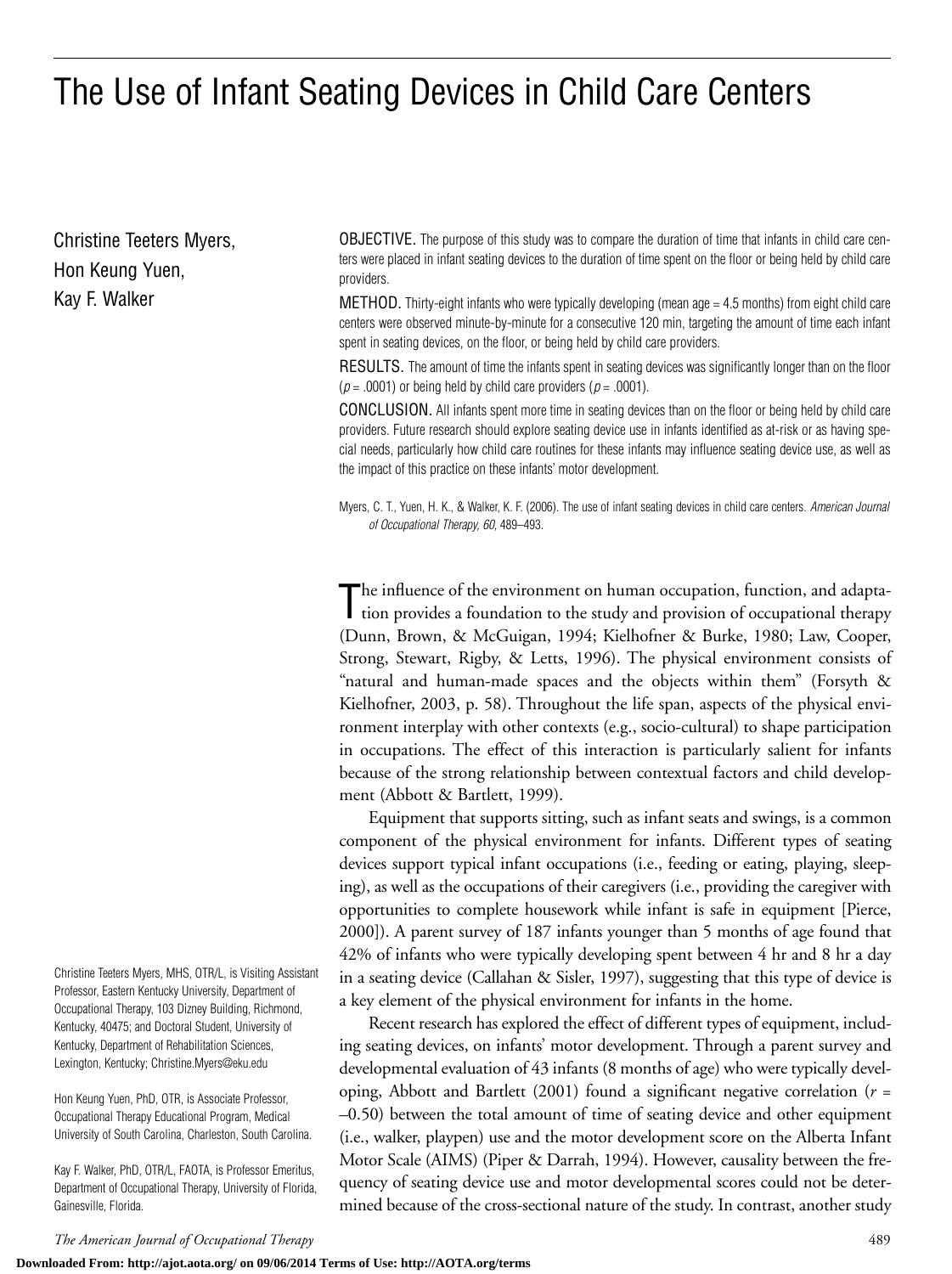that used a research design similar to Abbott and Bartlett's investigated the use of infant equipment, including seating devices, in the home of 60 preterm infants at 8 months of age and found no significant relationships between average time the infants spent in the equipment and their motor development, as measured using the AIMS (Bartlett & Fanning, 2003). The authors concluded that rather than impair motor development, the use of equipment for infants diagnosed with neurological impairments may serve as a way to improve postural control.

Previous studies have investigated infant seating devices and other infant equipment use within the home. However, approximately 15% of infants younger than 1 year of age receive care within the physical environment of a child care center while their parents are working (Ehrle, Adams, & Tout, 2001). Research of young infants in child care has received little attention in the rehabilitation literature. Mulligan, Specker, Buckley, O'Connor, and Ho (1998) examined the effect of child care center environments, including infant-to-child-care-provider ratio and the use of infant seats, swings, and walkers on the motor development of 48 infants measured longitudinally at 6 months, 9 months, and 12 months of age. At the 6-month and 9 month evaluations, lower psychomotor developmental index (PDI) scores on the Bayley Scales of Infant Development (Bayley, 1969) were found in infants who attended centers with a higher ratio of infant to child care provider. Although a relationship between PDI and device use was not established, the researchers speculated that a higher frequency of device use in centers with a high ratio of infant to child care provider may result in less opportunity for infants to engage in goal-directed movement and thus contribute to lower scores.

Although the early child care and education literature has provided detailed descriptions of appropriate physical environments for young children in child care centers (Curtis & Carter, 2003; Weinberger, 1996), little is known about the type of infant seating devices that are being used in child care centers or the duration of time infants are placed in these devices. Occupational therapists who provide services to infants who are at-risk and infants with disabilities within center-based child care use the physical environment of the setting to design their interventions (Hanft & Pilkington, 2000; Rush, Shelden, & Hanft, 2003). By gaining an increased understanding of the use of infant seating devices (types of devices and frequency of their use) within child care centers, occupational therapists will be better informed to design therapeutic interventions that support infant occupational engagement.

The aim of this exploratory study was to describe the use of infant seating devices in child care centers with

infants who were typically developing. The purpose of the study was to answer the research question: What is the duration of time infants are spending in seating devices as compared to other supported surfaces (i.e., on the floor or being held by child care providers)?

# Method

#### *Participants*

The study participants were 38 infants who were typically developing, ranging in age from 2 months to 7 months (mean age = 4.5 months), who had not acquired the ability to crawl. Infants were recruited from eight privately operated, licensed child care centers in Gainesville, Florida. The study was approved by the University of Florida Health Science Institutional Review Board.

#### *Procedure*

This study is part of a larger study by the authors of this article that surveys infant positioning and use of positioning equipment in child care centers. Observational recording was used to collect data regarding the duration of time infants were placed in seating devices, were on the floor, and were being held by child care providers during a 120 min (2-hr) continuous period. Undergraduate occupational therapy students from the University of Florida served as observers and received a 2.5-hr training session focused on identifying the types of seating devices and positions. Through viewing videotapes, students practiced scoring (i.e., amount of time an infant spent in different supported surfaces) using the data collection form, which included pictures of types of seating devices. The first author contacted the director of each day care center and arranged the time and day for each student to go to the center and collect data. Students went to each of the eight centers during a weekday from Tuesday to Friday. Approximately one half of the students were scheduled to observe at the centers before noon, and the other half went after noon to capture the typical routine of the infant throughout the weekday.

Students were instructed to observe only one infant at each center, and the infant was chosen by the center's director. Infants that were healthy, typically developing, and between 4 weeks of age and 7 months of age were included in the study. The only identifiable information that the student knew about the infant was the date of birth, which was used to calculate the age. Students used the infant's color of clothing ("blue sweater") or hair color ("blonde") to assist them in maintaining correct identification of a particular infant during data collection.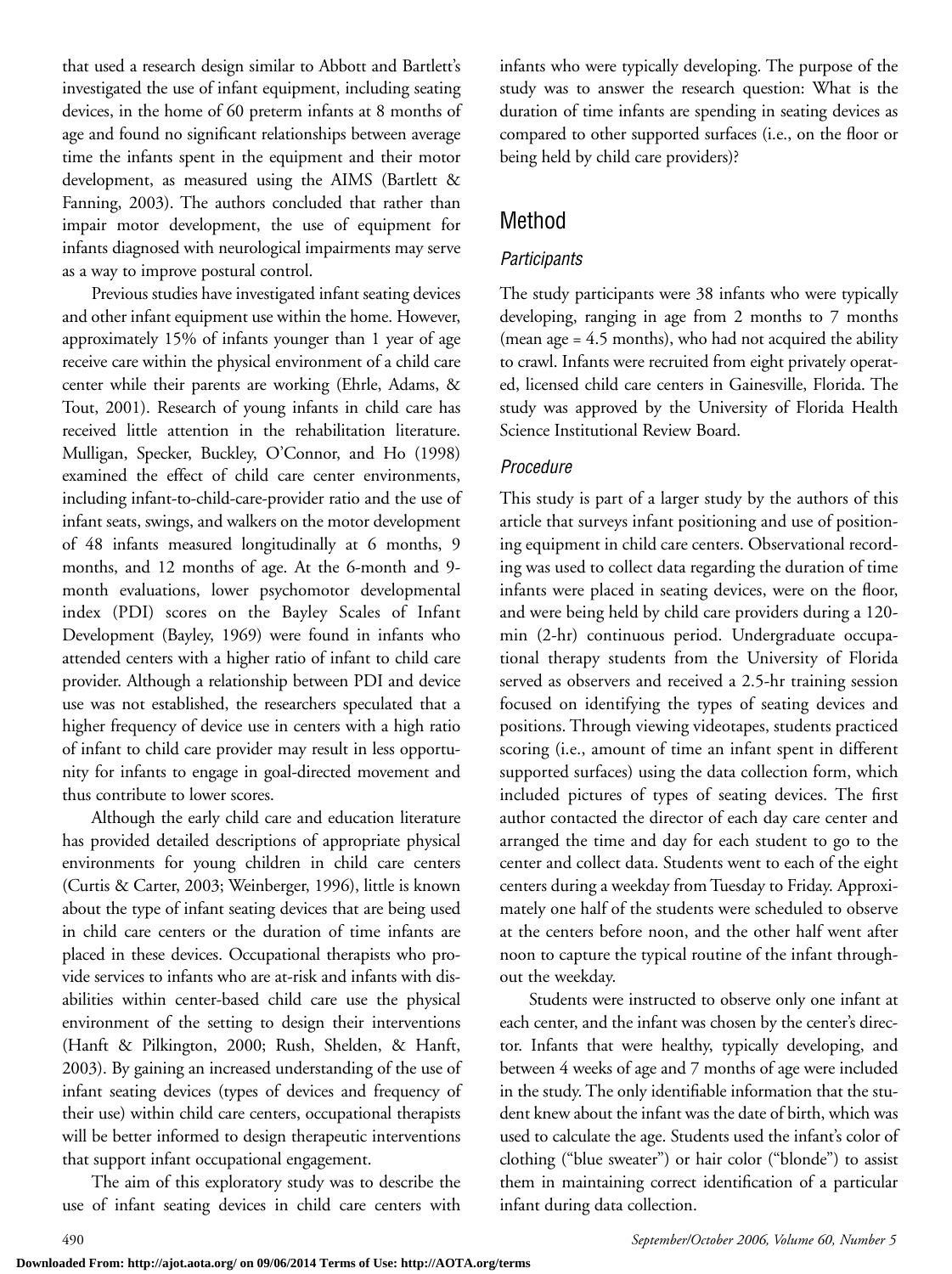While at the child care center, the students sat quietly and unobtrusively in a corner of the room that provided them good visibility of the infant, and did not interact with the infants or the child care providers at any time during the data collection. Beginning at each 1-min interval during the 120-min observation block (with the aid of a stopwatch), students recorded whether the infant was placed in seating devices, was on the floor, or was being held by a child care provider.

Time spent being held by child care providers is defined as any activity in which the provider was holding or handling the infant, such as rocking the infant while seated in a rocking chair. The potential types of seating devices (see Table 1) included in the data collection form were determined by visiting two child care centers and assembling an inventory of devices used at the centers. The data collection form was pilot tested by the first author before initiating the study.

Of the 61 sets of observation data collected, two infants' data sets were discarded because the parent picked up the infants from the child care center before the 2-hr observation period was over. Twenty-two infants were observed once, 12 infants were observed twice, 3 infants were observed three times, and 1 infant was observed four times. For each infant that was observed more than once, data were averaged across the number of observations. Based on the 59 sets of observation data, the final sample size of the present study was 38 infants.

#### Data Analysis

The average amount of time infants were in seating devices, on the floor, or being held by child care providers was compiled according to the infants' age categories. Independent sample *t*-tests were used to compare the mean duration of time infants spent in seating devices by two categories of age (i.e., younger than 5 months of age, and 5 months of age or older). The two age categories were chosen because most

**Table 1. Descriptions of Seating Devices**

| <b>Seating Device</b>         | Description<br>A semi-reclined seat that sits on curved supports that<br>allow it to rock                                                                               |  |  |  |  |
|-------------------------------|-------------------------------------------------------------------------------------------------------------------------------------------------------------------------|--|--|--|--|
| Baby rocker                   |                                                                                                                                                                         |  |  |  |  |
| Bouncy seat                   | A semi-reclined seat that bounces either manually or<br>mechanically; it may have a vibration option                                                                    |  |  |  |  |
| Car or baby seat              | A seat that does not move; it can be semi-reclined or<br>upright                                                                                                        |  |  |  |  |
| Stationary activity<br>center | A round shelf with toys that is attached to a secure<br>base and has a sling seat in the center; it allows infants<br>to push up with their feet to a standing position |  |  |  |  |
| Swina                         | A seat that hangs from a frame and moves forward<br>and backward mechanically                                                                                           |  |  |  |  |

infants learn to sit unsupported or with little support by 5 months of age (Alexander, Boehme, & Cupps, 1993); therefore, it was anticipated that older infants would spend less time in seating devices. Paired *t*-tests were used to compare the mean amount of time the same infants spent in the seating devices to that on the floor or being held by child care providers.

#### Results

Results indicate that infants spent the majority of the observed time, an average of 62.3 min (51.9%) of the 120 min observation session, in seating devices, with the youngest infants spending the most time sitting in devices (see Table 2). Comparisons of the mean duration of time in seating devices of the younger infants (younger than 5 months of age) versus the older infants (at least 5 months of age) indicated that those younger than 5 months of age spent significantly more time in seating devices than the older infants [*t*(36) = 3.28, *p* = .0023, *d* = .23]. Infants spent an average of 19.5 min (16.2%) of the observation time on the floor, and an average of 22.9 min (19.0%) of the observation time being held by a child care provider. Infants spent significantly more time in seating devices than on the floor  $[t(37) = 5.27, p = .0001, d = .429]$  or being held by a child care provider [*t*(37) = 5.53, *p* = .0001, *d* = .453].

For the infants younger than 5 months of age, the order of frequency of the seating devices in which the infants were placed the most to the least often was: bouncy seats, swings, car seats, stationary activity centers, and baby rockers. For infants 5 months of age or older, the order was: stationary activity centers, swings, bouncy seats, car seats, and baby rockers.

## **Discussion**

The study results suggested that infant seating devices were a common feature of the physical environment of the child care centers that participated in the study and that infants spent a large portion of the observation time in them, indicating that the use of infant seating devices was an important part of the daily routines of the child care providers. Older infants spent less time in seating devices than younger infants, most likely because of maturational changes; but all infants spent significantly more time in seating devices than on the floor or being held by child care providers. The types of seating devices used most often for each age group is reflective of developmental changes: younger infants tended to spend more time in seating devices that provided more support (i.e., bouncy seats), whereas older infants spent more time in stationary activity

*The American Journal of Occupational Therapy* 491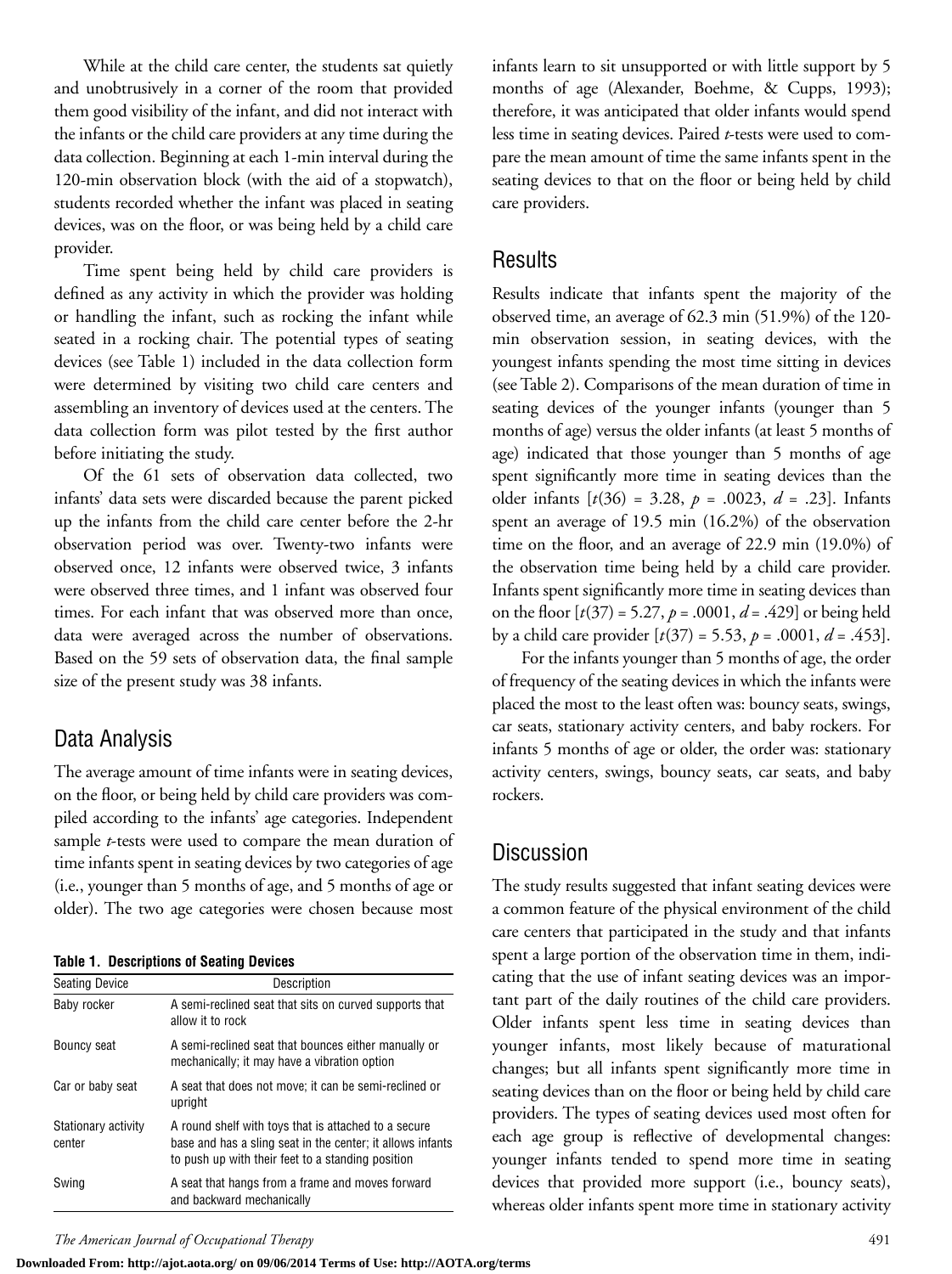|  | Table 2. Time That Infants Spent in Various Supported Surfaces Within the 120-Min Observation Period |  |  |  |  |  |  |
|--|------------------------------------------------------------------------------------------------------|--|--|--|--|--|--|
|--|------------------------------------------------------------------------------------------------------|--|--|--|--|--|--|

| Age Group     | n  | Amount of Time in Seating Devices<br>(in Minutes) |           | Amount of Time on Floor<br>(in Minutes) |      |           | Amount of Time Being Held by<br>Child Care Providers (in Minutes) |      |           |              |
|---------------|----|---------------------------------------------------|-----------|-----------------------------------------|------|-----------|-------------------------------------------------------------------|------|-----------|--------------|
|               |    | Mean                                              | <b>SD</b> | Range                                   | Mean | <b>SD</b> | Range                                                             | Mean | <b>SD</b> | Range        |
| 2-3 months    |    | 87.5                                              | 26.1      | $38.5 - 113.0$                          | 4.7  | 8.1       | $0.0 - 22.0$                                                      | 19.9 | 16.9      | $6.0 - 54.0$ |
| $>3-4$ months |    | 74.4                                              | 36.0      | $33.0 - 112.0$                          | 7.3  | 9.2       | $0.0 - 20.5$                                                      | 24.6 | 22.0      | $8.0 - 67.5$ |
| $>4-5$ months |    | 47.7                                              | 34.9      | $8.0 - 93.0$                            | 15.9 | 21.2      | $0.0 - 56.0$                                                      | 33.9 | 25.2      | $9.0 - 72.5$ |
| $>5-6$ months | 9  | 61.7                                              | 24.7      | $10.0 - 102.0$                          | 27.7 | 25.6      | $0.0 - 89.0$                                                      | 18.7 | 8.4       | $7.0 - 37.5$ |
| >6 months     | 8  | 42.9                                              | 31.7      | $0.0 - 105.0$                           | 37.1 | 21.0      | $2.0 - 73.0$                                                      | 19.0 | 12.8      | $2.0 - 37.0$ |
| All Infants   | 38 | 62.3                                              | 33.3      | $0.0 - 113.0$                           | 19.5 | 21.8      | $0.0 - 89.0$                                                      | 22.9 | 17.5      | $2.0 - 72.5$ |

centers, which require less trunk support and encourage opportunities for supported standing.

The provision of early intervention services in natural environments, which includes child care centers, is a requirement of the Individuals with Disabilities Education Act (IDEA, Pub. L. 105-17). To support the provision of services within natural environments, occupational therapists have been encouraged to incorporate therapeutic interventions into the activities of caregivers or child care providers through "coaching" them on how to continue the intervention within daily routines (Campbell, 1997; Hanft & Pilkington, 2000; Rush et al., 2003). Coaching and consultation by occupational therapists in child care centers may be supported by incorporating seating devices into interventions or by assisting child care providers to adapt routines to offer other positioning options to facilitate motor development of young infants.

In this study, only infants who were typically developing were included. It is unknown whether infants with special needs would be placed in seating devices for a similar amount of time. The results of research on equipment use in the home and child care centers have not demonstrated any significant motor development delays in infants (Abbott & Barlett, 2001; Bartlett & Fanning, 2003; Mulligan et al., 1998), but as more infants identified as atrisk or having special needs are included in center-based child care, further research in this area is warranted.

This exploratory study had several limitations. Because of the scheduling restriction of the student observers, the observation time may not be representative of the entire time that the infants resided in the center, although there is no reason to assume that the day that the observation was made was atypical. In fact, all student observers confirmed from the child care providers at the child care centers that this was the typical day for the infants. Although the observation times were split between morning and afternoon, using a longer observation time or a momentary time sampling observation strategy throughout the day would provide a better representation of the positioning practice of the child care provider for the infants. These modifications would assist in determining whether these types of positioning practices represent the infants' entire daily routine rather than just the routine in a 2-hr time period.

The scope of this study is restricted by its small sample of infants who were typically developing and from eight child care centers in an urban area, and description of seating device use only. This study could be replicated with a variety of child care centers (i.e., state-funded or countyfunded, university-affiliated, faith-based, franchise, etc.) to determine whether similar practices occur across them. The large amount of variability of the infants' duration of time spent in seating devices, on the floor, or being held by child care providers suggests that there could be much variability between child care providers and the centers in which they work. Studies using a qualitative methodology, particularly those that videotape the actions of their participants, have the potential to capture this variability while providing important insights into the relationship between seating devices and the routines of child care providers and infants. Finally, future studies should investigate the use of seating devices in child care centers with infants identified as at-risk or with special needs, including descriptions of infant and child care provider occupations.

#### Conclusion

The seating device use in eight child care centers of 38 infants who were typically developing was reported. All infants spent more time in seating devices than on the floor or being held by child care providers, with infants younger than 5 months of age spending the greatest amount of time in seating devices. The results of this study provide a pilot investigation into the role of the physical environment and child care providers' practices, and a foundation for future research to explore how seating device use may be influenced by child care routines for infants identified as at-risk or as having special needs. **▲**

## Acknowledgments

The authors thank the eight child care centers that participated in this study. We also thank Brian Hinaman and